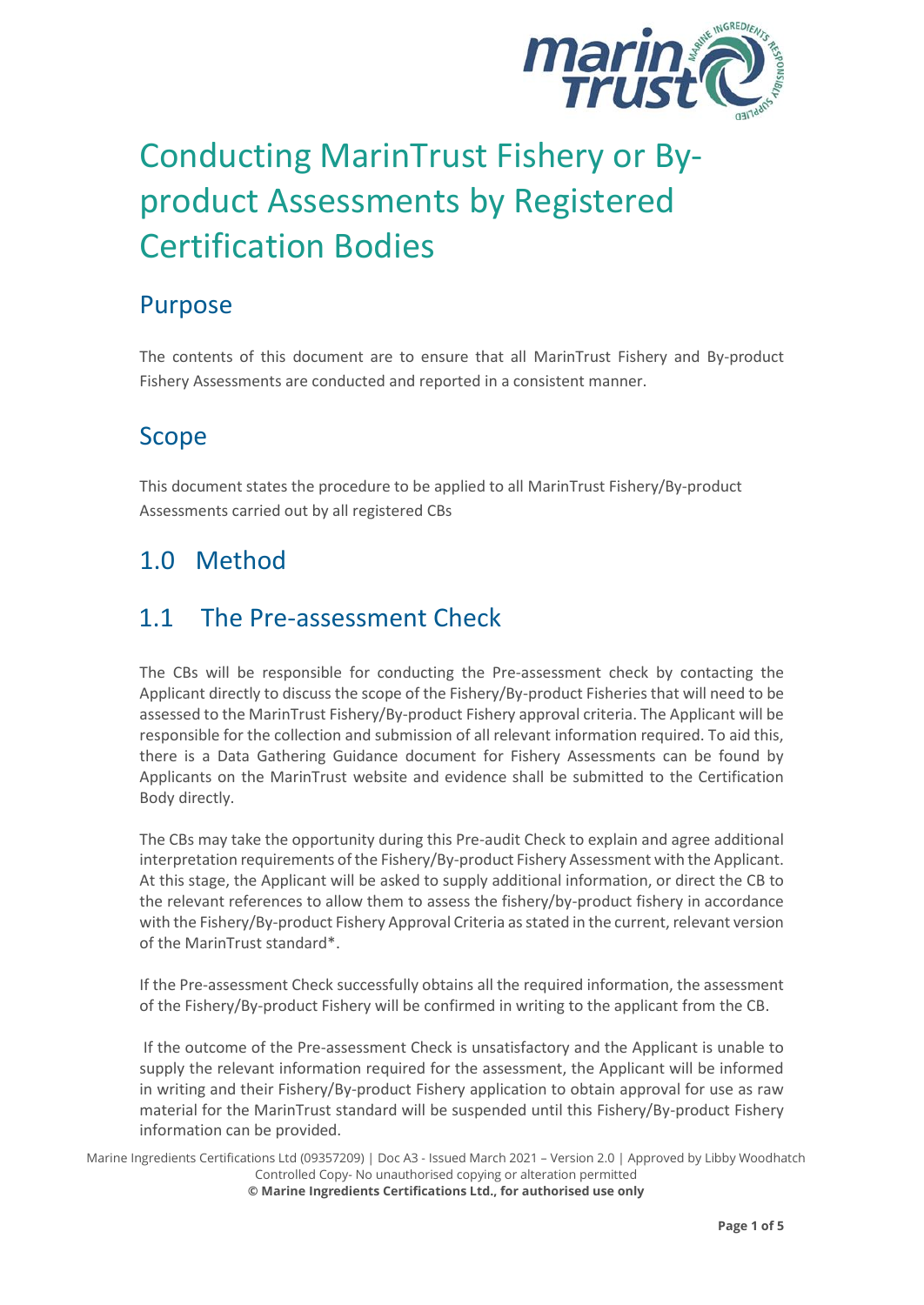

# 1.2 The Assessment

CBs own registered Fishery Assessors shall be selected in accordance with MarinTrust Control Document B2 - Appointment of MarinTrust Fishery and By-product Fishery Assessors (current version).

The Assessment will be conducted against the current, relevant issue of the MarinTrust standard and will be in compliance with the relevant MarinTrust Fishery Interpretation Document or with the MarinTrust By-product Interpretation Document, or MarinTrust. All Fishery and By-product Fishery Reports will use an Approved Fishery / By-Product Fishery Assessment Report format (FISH1 or FISH2).

All Assessments will be recorded utilising a binary system of pass and fail against the current MarinTrust Fishery/By-product Approval Criteria and be substantiated with both positive and/or negative evidence to each Approval Criteria of the MarinTrust standard.

For all Assessments, including annual surveillance, the assessor shall ensure that all areas of the MarinTrust Fishery/By-product Fishery Approval Criteria are assessed.

On completion of the Assessment the Fishery Assessor shall rate each clause to determine its compliance with the MarinTrust Fishery/By-product Fishery Interpretation Documents and give an approval recommendation. The Assessment Report shall be submitted to the CB for an internal peer review.

The recommendations from the Fishery Assessor are as follows:

- Approve the Fishery or By-product Fishery as raw material for use in MarinTrust certified factories as it has achieved a pass rating to the MarinTrust Fishery/Byproduct Fishery Approval Criteria.
- Do not approve the Fishery or By-product Fishery should it have a fail rating in one or more clause in the MarinTrust Fishery/By-product Approval Criteria

At this stage, the report shall be sent back to the Applicant as a "Client Draft" to ensure that all the evidence on the Fishery has been evaluated. A period of no longer than one calendar month or the time period the CB deems necessary shall be given to the Applicant to provide more evidence that may affect the compliance rating given to the MarinTrust Approval Criteria.

# 1.3 The CB Internal Peer Review

The completed Fishery/By-product Fishery Assessment will need to be assessed by the CB. The individual undertaking this task shall have Lead Auditor Status within the CB to ensure that the Fishery or By-product Assessment has been conducted in accordance with this procedure. At this stage, the CB will also confirm or not the approval recommendation of the Fishery/By-product Fishery from the Fishery Assessor from the evidence provided.

If the decision is to approve the Fishery Assessment Report and its recommendations the CB will send the completed report to the MarinTrust Independent Fishery Peer Review

Marine Ingredients Certifications Ltd (09357209) | Doc A3 - Issued March 2021 – Version 2.0 | Approved by Libby Woodhatch Controlled Copy- No unauthorised copying or alteration permitted **© Marine Ingredients Certifications Ltd., for authorised use only**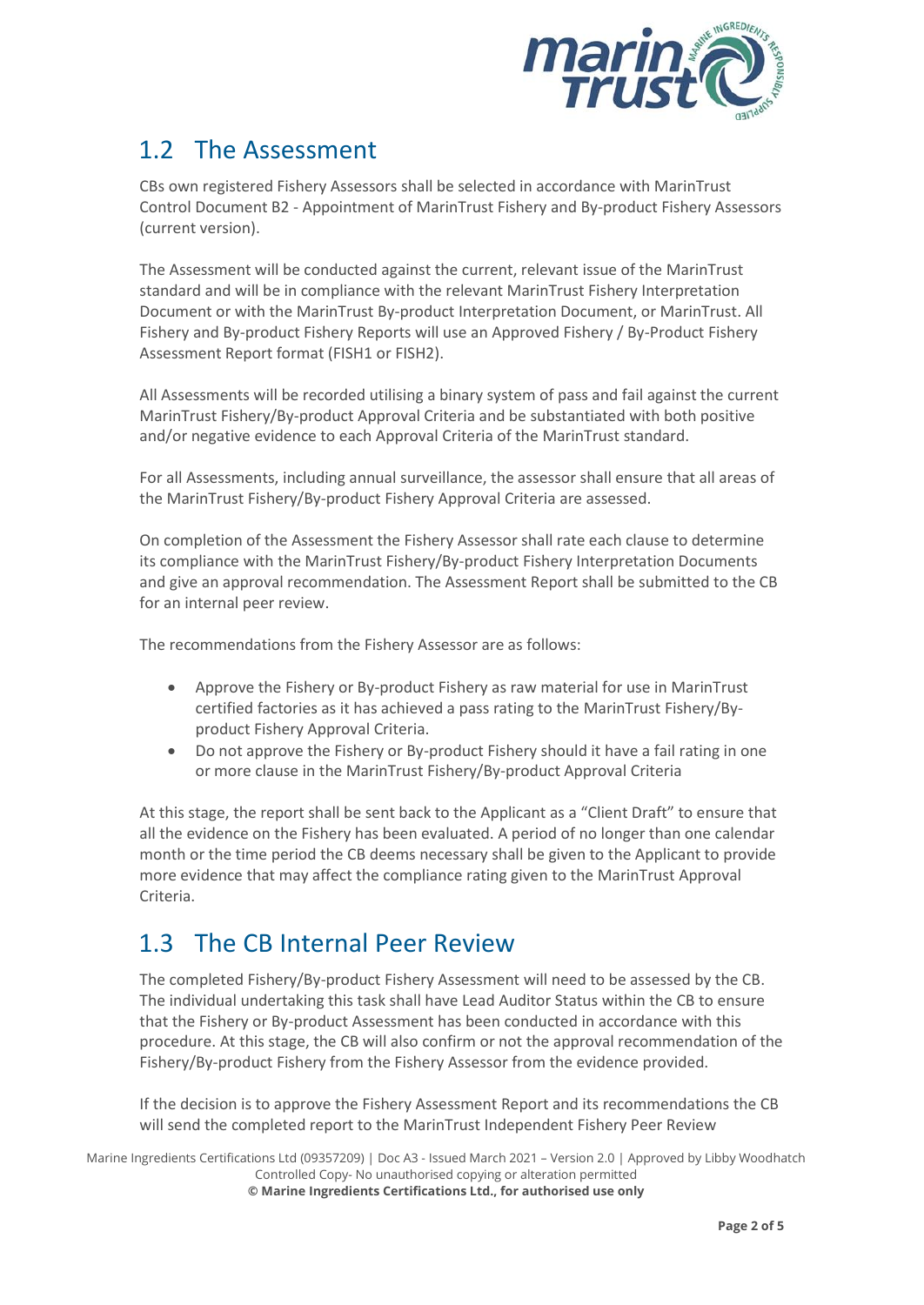

Committee to review and concur or disagree with the decision. This process is governed by the Peer Review Committee Control Document PR3.

If the decision is not to approve, the Fishery Report and its recommendation the CB can either; ask the Fishery Assessor to investigate more evidence to provide more assurance to the compliance rating given, or they can stop the Fishery or By-product Fishery Approval at this stage until further evidence is available. Fishery/by-product Fishery Assessments that are stopped at this stage will be given a total period of 12 months or the time period the CB deems necessary from the Initial Assessment to provide more evidence. If this time period elapses the Applicant will have to resubmit the Fishery/By-product Fishery for a completely new Assessment.

#### 1.4 Records

A copy of the final Fishery/By-product Fishery Assessment Report and correspondence conveying the MarinTrust Fishery Peer Review Committees decision will be held in the Applicant's file for a period of 5 years or the duration of the approval period if this is longer.

The final Fishery/By-product Fishery Assessment Report shall also be sent to the MarinTrust Secretariat for record keeping and research purposes, and it shall be placed on the MarinTrust website.

#### 1.5 Annual Surveillance and Full Reassessments

The CB will be responsible for scheduling Assessments and notifying their registered Fishery Assessors. The assigned Fishery Assessor will be responsible for the carrying out of the Assessment within an agreed time period with the Applicant. Where an Assessment cannot be conducted in the agreed time period, the CB shall inform the Applicant and MarinTrust Secretariat to ensure that the Assessment timing is rescheduled to ensure that the Fishery/ By-product Fishery Approval Status is not compromised.

#### 1.6 Assessor Conduct

All Fishery Assessors whether for Initial Assessment, Annual Surveillance or Re-assessment are required to declare to the CB, which may give rise to a conflict of interest with respect to the Fisheries they have been requested to assess. Each Fishery Assessor must confirm that they will notify the CB should such a situation arise through a signed Conflict and Confidentiality Declaration Form.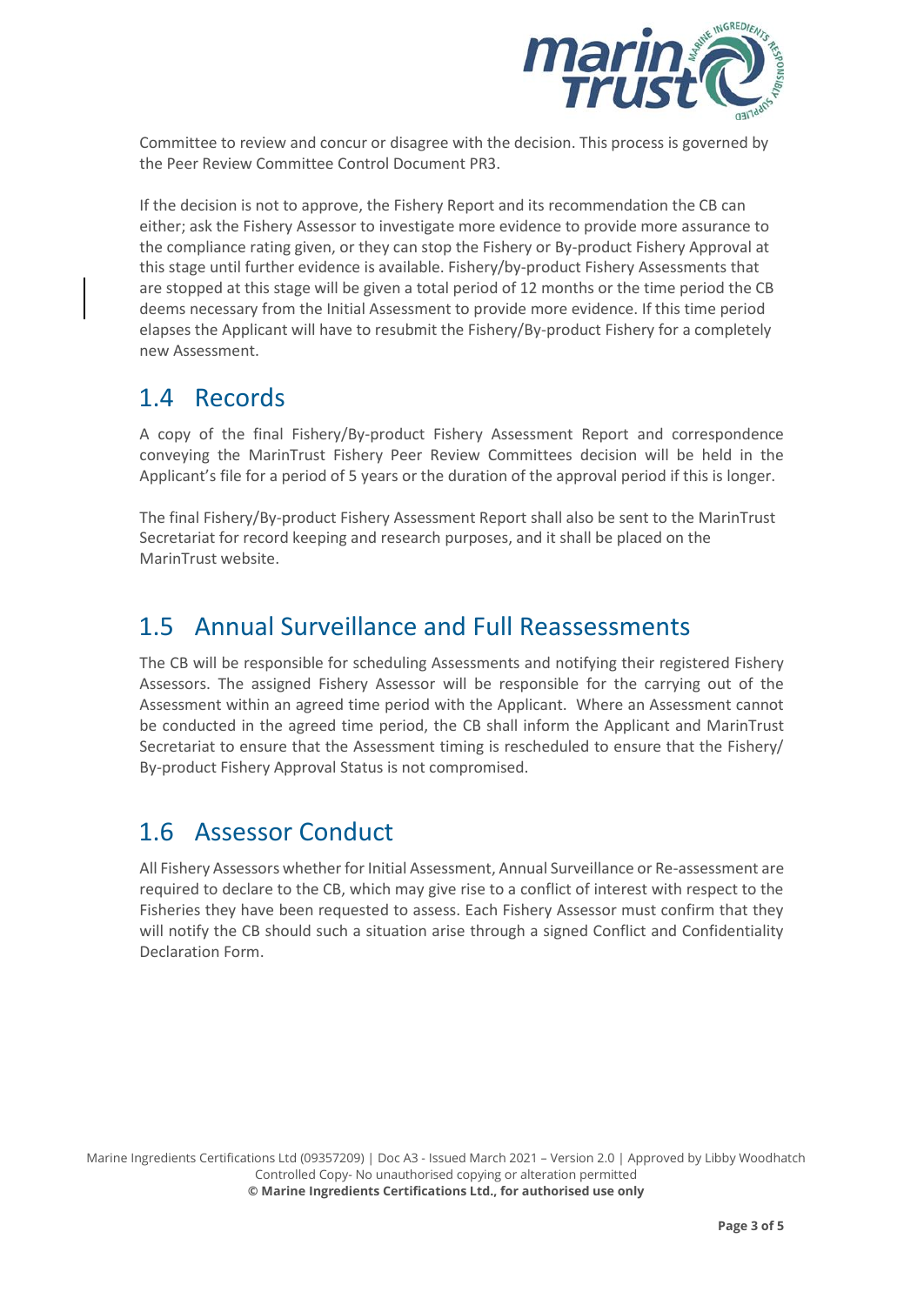

| <b>DATE</b> | <b>ISSUE</b> | <b>AMENDMENT</b>                                                                                                                                                                                                                                                                                                                                                                                                                                                                                                                                                                                                      | <b>AUTHORISED BY</b> |
|-------------|--------------|-----------------------------------------------------------------------------------------------------------------------------------------------------------------------------------------------------------------------------------------------------------------------------------------------------------------------------------------------------------------------------------------------------------------------------------------------------------------------------------------------------------------------------------------------------------------------------------------------------------------------|----------------------|
| 13/11/2015  | 1.1          | Introduction of IFFO RS logos, IFFO RS<br>Ltd.                                                                                                                                                                                                                                                                                                                                                                                                                                                                                                                                                                        | Francisco Aldon      |
| 21/01/2016  | 1.5          | Addition of wording in 1.1, first<br>paragraph "To aid this there is a Data<br>Gathering Guidance document for<br><b>Fishery Assessments where Applicants</b><br>can find and submit information and<br>evidence via the <b>IFFO RS website</b> . "                                                                                                                                                                                                                                                                                                                                                                   | Francisco Aldon      |
| 28/01/2016  | 1.5          | Updating of document names in 1.2<br>second paragraph "IFFO RS Fishery<br>Interpretation Document 2 (ID2) IFFO RS<br><b>Fishery Assessment Detailed</b><br>interpretation Document (current<br>version) or with the IFFO RS By-product<br>Interpretation Document 3 (ID3) - By-<br>products Fishery Assessment Detailed<br><b>Interpretation Document (current</b><br>version)."                                                                                                                                                                                                                                      | Francisco Aldon      |
| 12/09/2017  | 1.6          | Updating of "for Fishery Assessments<br>can be found by Applicants on the IFFO<br>RS website (click here) and evidence<br>should shall be submitted to the<br>Certification Body directly." On page 1,<br>first paragraph                                                                                                                                                                                                                                                                                                                                                                                             | Francisco Aldon      |
| 12/09/2017  | 1.6          | Updating document reference to align<br>with the changes due to the launch of<br>version 2.0 "current, relevant version of<br>the IFFO RS standard*" on page 1,<br>second paragraph                                                                                                                                                                                                                                                                                                                                                                                                                                   | Francisco Aldon      |
| 12/09/2017  | 1.6          | Updating of document references to<br>align with the changes due to the launch<br>of V2.0 "The Assessment will be<br>conducted against the current, relevant<br>issue of the IFFO RS standard* and will<br>be in compliance with the relevant IFFO<br>RS Fishery Interpretation Document 2<br>(ID2) or with the IFFO RS By-product<br>Interpretation Document 3 (ID3), or IFFO<br>RS Fishery Assessment Interpretation<br>Guidance Document (ID5). All Fishery<br>and By-product Fishery Reports will use<br>an Approved Fishery / By-Product<br><b>Fishery Assessment Report format</b><br>(FISH1, FISH2 or FISH3)." | Francisco Aldon      |
| 12/09/2017  | 1.6          | Rewording of the third paragraph in<br>section<br>from 'All<br>1.2<br>on<br>page<br>2<br>assessments will be recorded as Highly                                                                                                                                                                                                                                                                                                                                                                                                                                                                                       | Francisco Aldon      |

Marine Ingredients Certifications Ltd (09357209) | Doc A3 - Issued March 2021 – Version 2.0 | Approved by Libby Woodhatch Controlled Copy- No unauthorised copying or alteration permitted

**© Marine Ingredients Certifications Ltd., for authorised use only**